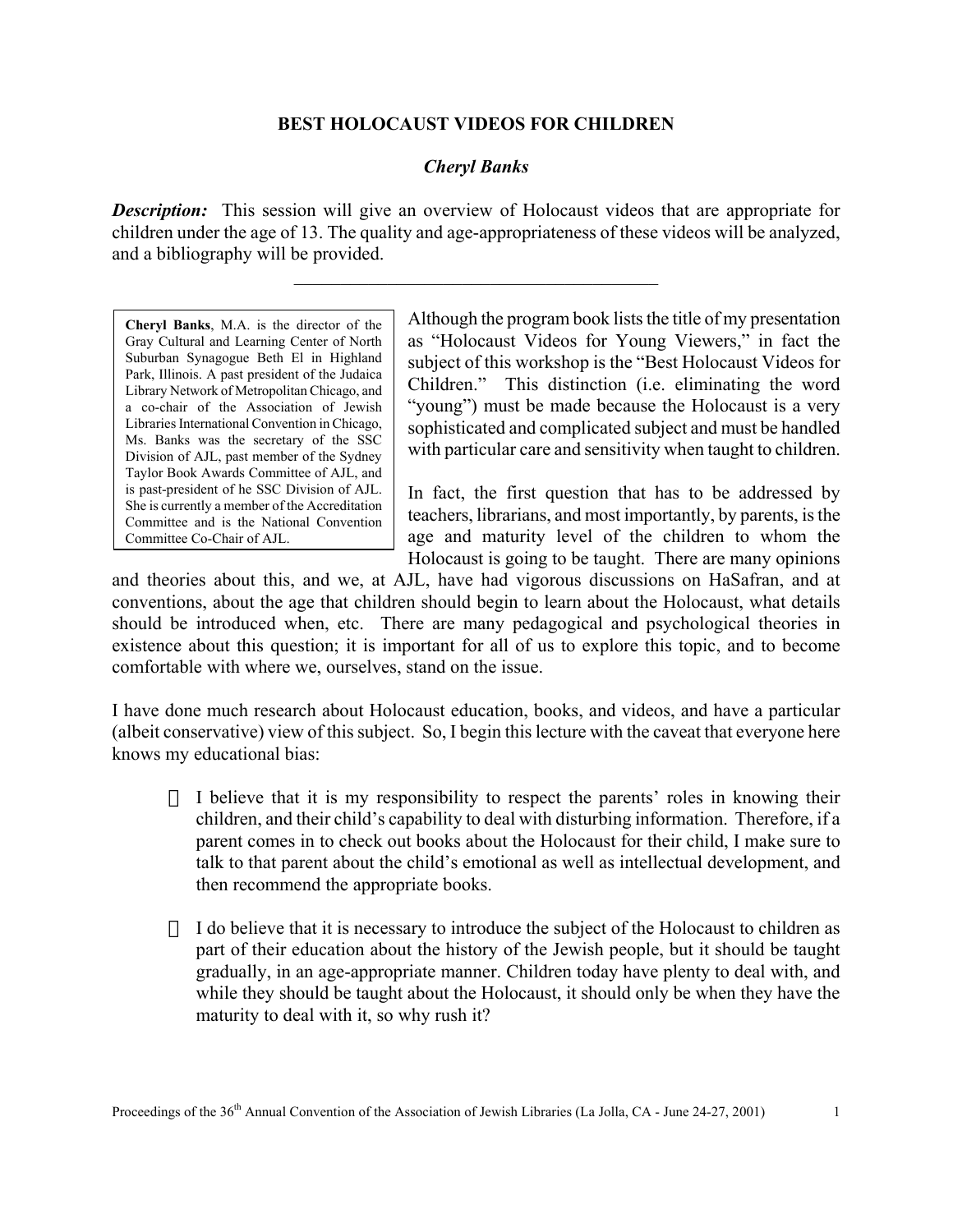Therefore, I do not believe in reading books about the Holocaust for my library's story hours until the children are in late  $4^{th}$  grade (age 9 turning 10), and when I do so, we do not get into detail about killing machines, shootings, children separated from parents, etc. In the same way, I do not believe it is appropriate to show Holocaust videos to children under the age of 10.

So now, to the videos. There are more than you think that are acceptable for children ages ten and up. I want to reiterate that I don't think that these videos should be shown to anyone younger. The children just wouldn't understand, so there's no point and it would just scare them.

There are two main genres in children's films about the Holocaust -- fiction and non-fiction. Fiction is far better, because you can deal with the specific events on the screen and with the moral implications of the behaviors, and use them as triggers. There are several that I will recommend in that area.

The best Holocaust video for younger children *is Nightmare: The Immigration of Joachim (Yochim) and Rachel.* It was produced 20 years ago by the Films for the Humanities, and is still available, and excellent. It basically portrays the Holocaust through the eyes of two children who lose their parents (their parents hide them in their apartment when the "round-ups" begin) and have to struggle to survive. The film then becomes a microcosm of everything that occurred in the Holocaust, but without showing the gory details. The children have to run from the Nazis, they struggle to find food in the ghetto, they meet partisans, they are put on a train to a camp (only to escape), they live in the woods, and they end up, dazed and bewildered, in America where their uncle greets them. The film flashes back and forth, between their journey from hell (all shown in black and white) and their entry into America, which is in color. I highly recommend this film to be shown to anyone age 10 and up.

I have several favorite fictionalized films that are appropriate for ages 12 and up. My very favorite is *Miracle at Moreaux*, by Wonderworks. It takes place in France during the occupation, and the setting is a children's school run by a nun (Loretta Swit). Some Jewish children are running from the Nazis, and despite their discomfort, the Christian children in the school are forced to take them in. Some anti-Semitic views of the children are expressed, which are then forcefully eliminated. Ultimately, the Jewish children are cared for, and helped to escape. This film tackles the subjects of anti-Semitism, righteous gentiles, partisans, orphaned children, the harsh realities of war, and many other thought-provoking topics. Plus, it is a gripping story, one that the children watch intently.

In the *Island on Bird Street*, which I believe is only available at Blockbuster stores (but if anyone has any ideas, let us all know), a superb cast brings to life the wonderful novel of Uri Orlev. A boy is separated from his father and uncle during the liquidation of the ghetto, and the film demonstrates how he struggles to survive. Masterfully done, and very exciting, it really holds the children's attention.

I'm not sure that *Friendship in Vienna* is still in print, but it is an excellent movie. Based on the book, *The Devil in Vienna* by Doris Orgel, the movie is about a friendship between two girls, a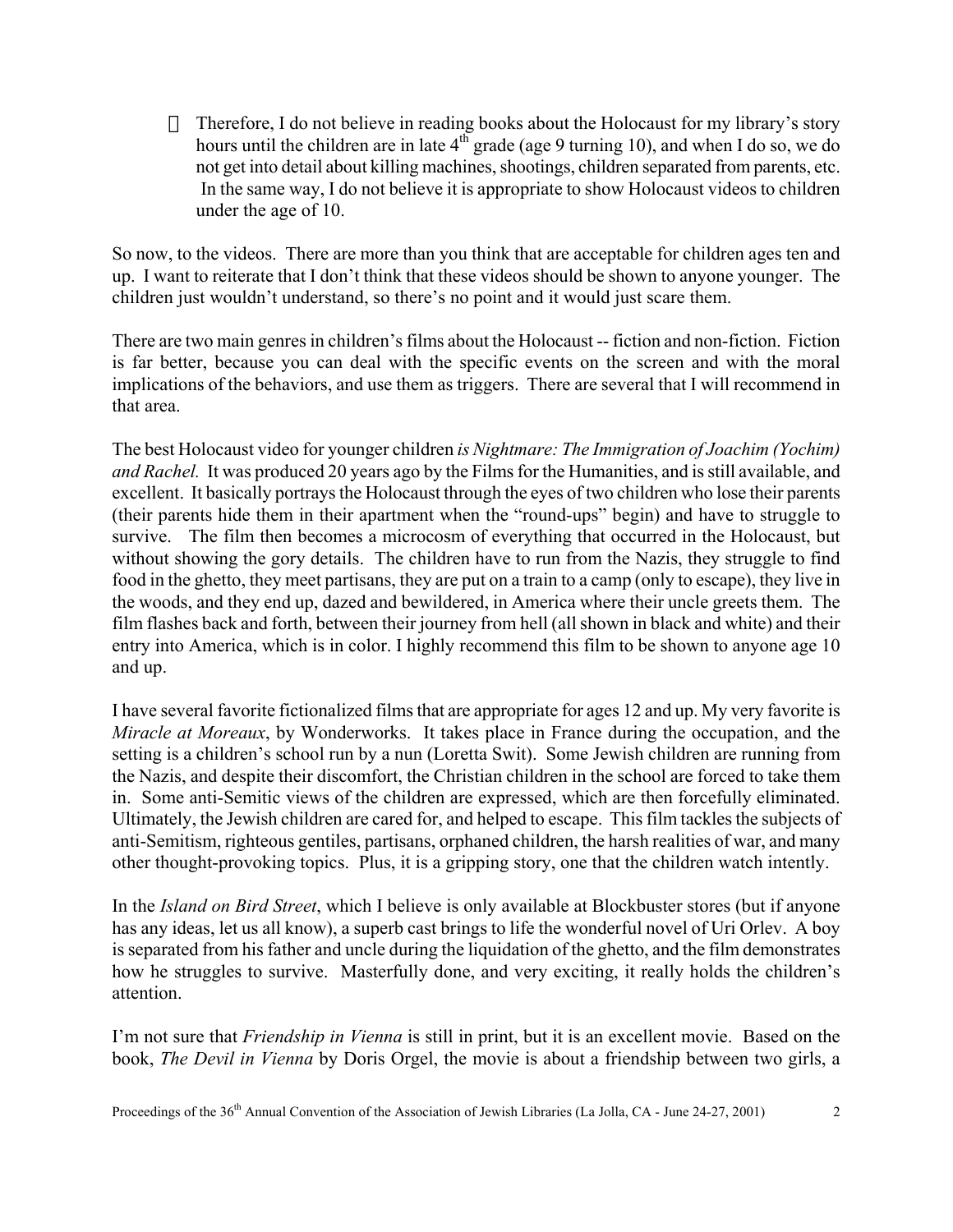German gentile and a Jew. They are best friends, and the insanity of the coming Nazi destruction is shown through the effects that it has on the girls. The Jewish girl's family is struggling to come to a decision, to leave, not to leave, to bow their heads, to fight. The Christian girl's brother becomes a Nazi, and so more struggles ensue. Children who watch this movie are mesmerized by the drama.

Documentaries are less interesting to watch, as a rule, but a superb non-fiction depiction of the Holocaust is shown through *Dear Kitty* (which is also sold by the A & E Network as *Anne Frank: The Life of a Young Girl.)* It uses the story of Anne Frank to explain the rise of Nazism, and what happened to the Jews. While certainly Anne is the centerpiece, it is successfully and frankly, in pretty simple language, able to convey all of the events of the Holocaust to children age 10 and up.

Finally, I have included the classic ADL film "The Courage to Care," because I think that segments of it can be shown to middle grade children. It is a documentary about righteous gentiles, very moving and informational, and I think clips of the film can be used to promote discussion.

I have appended a hand-out which gives a basic annotated list of the videos that I recommend, their audience, length, and most importantly, their distributors. Only two videos seem to be unavailable at present: *Friendship in Vienna* and *Silence*.

## **RECOMMENDED LIST -- BEST HOLOCAUST VIDEOS FOR CHILDREN**

Title: *Alan and Naomi* 95 min. Ages 12 - adult Summary: This is the heartwarming story of an unlikely friendship between a Brooklyn boy and a young French Holocaust survivor. Lukas Haas stars as 14 year old Alan Silverman, a skinny rebellious kid who'd rather play stickball than help a young, disturbed girl. Alan has to confront his ambivalence, and a beautiful friendship results, Rated PG. Available at http://www.Amazon.com

Title: *Anne Frank Remembered* 117 min. Ages 12 - adult Summary: The winner of an Academy Award for Best Documentary Feature, this extraordinary film features vintage newsreels, photographs, and even a rare home movie to look beyond the celebrated pages of Anne's diary. In surprising and emotional interviews with her family, friends, and her protector, Miep Gies, her life serves as a tribute and symbol of the many who died in the Holocaust. Narrated by Kenneth Branagh.

Available at http://www.Amazon.com

Title: *Anne Frank: The Life of a Young Girl* 50 min. Ages 12 - adult Summary: This video describes the life of Anne Frank Available at http://www.historychannel.com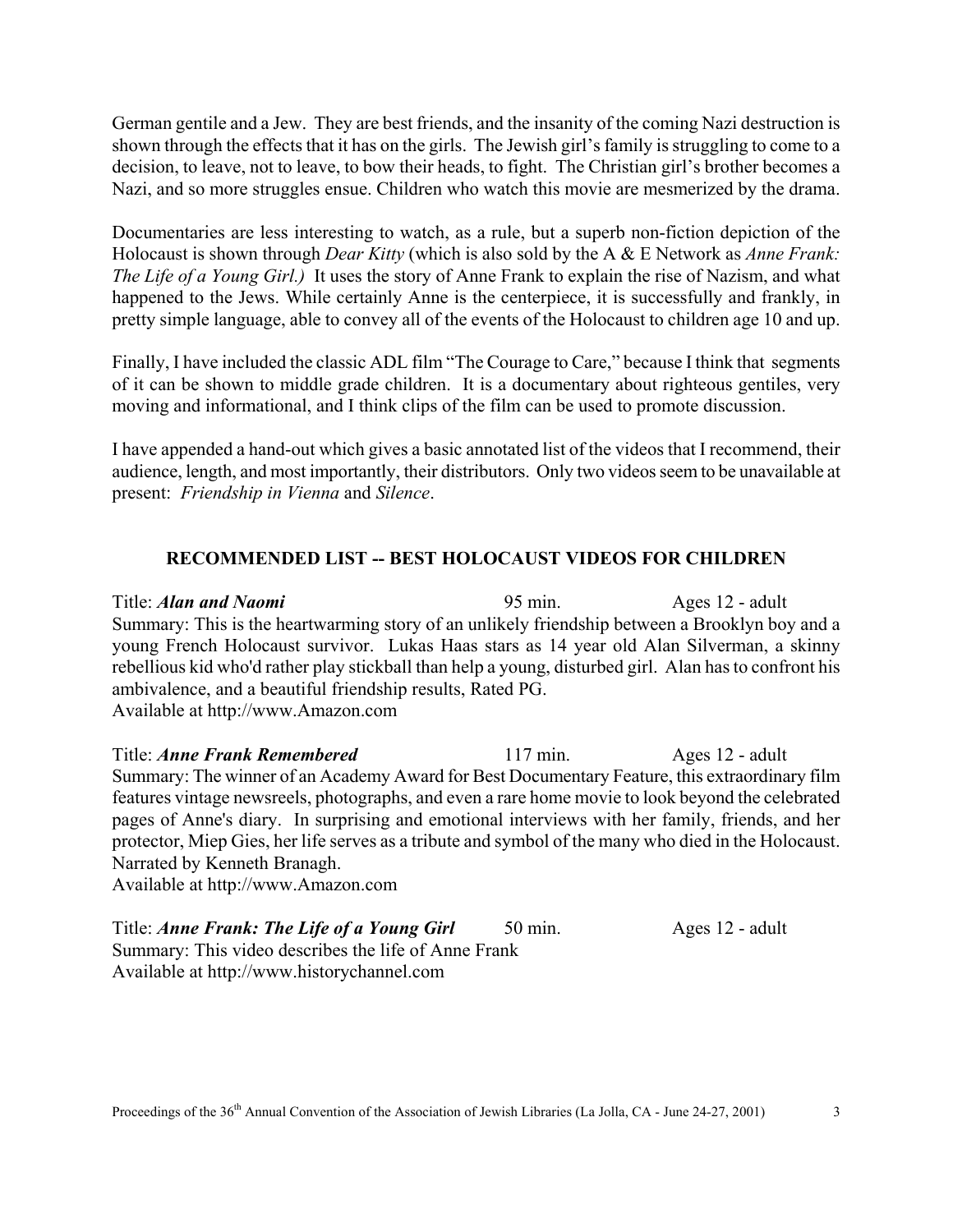Summary: The Academy Award- winning story of two boys, one Jewish, one Gentile, who become friends while in a boarding school 'in France during World War II. The Jewish child is being "hidden" by the authorities of the boarding school. In French, with English subtitles. Rated PG. 1987.

Available at Facets Multimedia (http://www.facets.org)

Title: *Camera of My Family* 19 min. Ages 12 - adult Summary: This is the story of a family who lived in Germany, and who were subject to the laws and humiliation of the Nazis. It traces what the family's background was, and then what happened to them throughout the war.

Available at the Anti-Defamation League (http://www.adl.org)

Title: *Children of the Holocaust* 51 min. Ages 12 - adult Summary: About one-third of adult Jews survived the Holocaust but only 7 percent of the children. This video tells the story of four people who, as children, survived. Yehuda, a survivor of Theresienstadt; Sophie, who was hidden by a non-Jewish family; Janek, one of 200 Polish children who was smuggled out of Crakow in a suitcase; and Shmuel, whose mother bribed a peasant woman to save her son.

Available at Films for the Humanities (http://www.films.com)

Title: *Courage to Care* 28 min. Ages 12 - adult Summary: Nominated in 1986 for an Academy Award for best short documentary film, this is an unforgettable encounter with ordinary people who refused to succumb to Nazi tyranny, and instead opened doors, fed strangers, kept secrets, and hid Jews, sometimes for years. Includes viewer's guide and historical notes.

Available at the Anti-Defamation League (http://www.adl.org)

Title: *Daniel's Story* 14 min. Ages 10 - adult Summary: This is a video narrative of the Holocaust Museum's exhibit entitled "Daniel's Story" which shows a young boy from Germany and what happened to him during the Holocaust. Uses photos of the exhibit and a boy's narrative, rather than a "moving" video. Available at the United States Holocaust Memorial Museum (http://www.holocaustbooks.org)

Title: *Dear Kitty* 25 min. Ages 10 - 14 Summary: The life of Anne Frank is told with quotations from her diary, scenes from her hiding place, and historical film footage. The film makes complex historical facts understandable, yet without shocking the young viewer. An excellent introduction to the Holocaust for all ages. Available at the Anne Frank Center (http://www.annefrank.com)

Title: *Au Revoir, Les Enfants* 103 min. Ages 12 - adult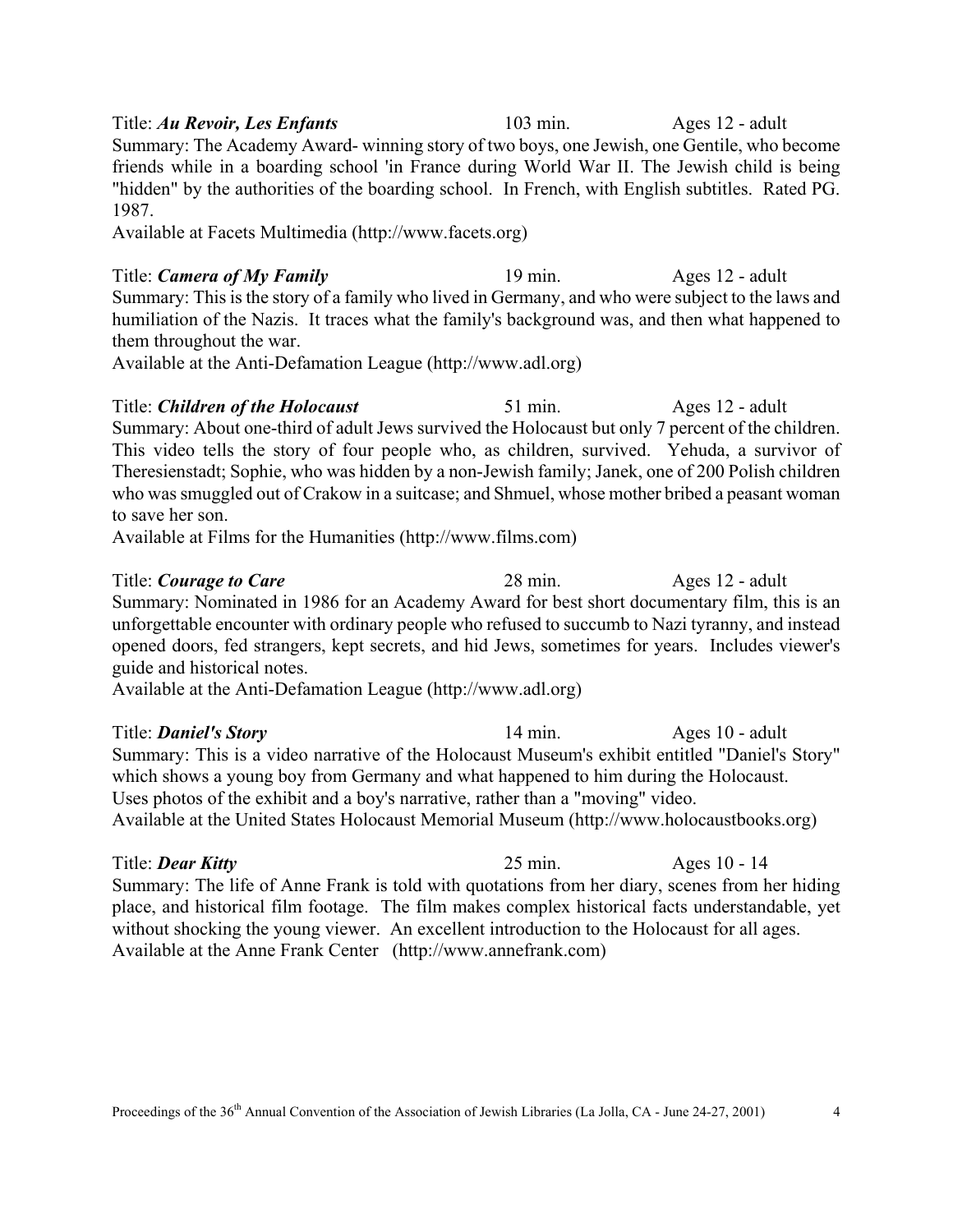Title: *Devil's Arithmetic* 97 min. Ages 10 - adult Summary: Sixteen year old Hanna Stem is taken on a mystical journey to a concentration camp, in this made for television film adaptation of the book by Jane Yolen. While the events have a surreal, or science fiction feel, the movie is very watchable for young teens. Produced by Dustin Hoffman, in 1999.

Available at Facets Multimedia (http://www.facets.org)

Title: *Diary of Anne Frank* (1959 version) 170 min. Ages 12 - adult Summary: The searing tale of eight brave people who live in a cramped attic for two years, in an effort to escape the Nazis. Based on the internationally acclaimed diary of a 13 year old girl, this is the original movie version. Stars Shelley Winters, Lou Jacobi, Ed Wynn and Joseph Schildkraut. 1959

Available a Facets Multimedia (http://www.facets.org)

Title: **Forget Me Not: The Anne Frank Story** 60 min. Ages 12 - adult Summary: Mat Fritzlinger is a school boy enamored by the neo-Nazi movement. One day, while on a field trip to a Holocaust museum, Mat finds himself in a mysterious magical library. From there he is spun into the streets of Nazi occupied Amsterdam in the year 1944 -- as a Jew. There he meets Anne Frank. Excellent introduction to the Holocaust for teens. Available at Social Studies School Service (http://www.socialstudies.com)

Title: *Friendship in Vienna* 94 min. Ages 10 - adult Summary: An innocent friendship between very close friends becomes filled with tension, because one is a Jew, the other the daughter of a Nazi. As the persecution of the Nazis grows, the girls' friendship is tested, and ultimately preserved. We see the conflicting emotions of the times, portrayed brilliantly by the young actresses. Currently out of print

Title: *Island on Bird Street* 104 min. Ages 12 - adult Summary: Based on a true survivor's story, this is the story of Alex, an 11 year old Polish boy hiding from the Nazis with his father, his uncle, and his pet mouse. When the soldiers clear the ghetto, they are caught, but Alex and the pet mouse escape back into the abandoned city. Using lessons from his favorite book, Robinson Crusoe, he builds a hideout high above the rubble, and waits for his father's return.

Available at Blockbuster Video Stores

Title: *Just a Diary* 25 min. Ages 13 - adult Summary: The life story of Anne Frank is told from the perspective of a 17 year old Dutch girl, who plays the part of Anne in a stage performance. She tells her feelings about Anne, and we see main scenes out of the play. In addition, historical film footage and photographs are shown about the rise of Hitler, and the Jews in Holland.

Available at the Anne Frank Center (http://www.annefrank.com)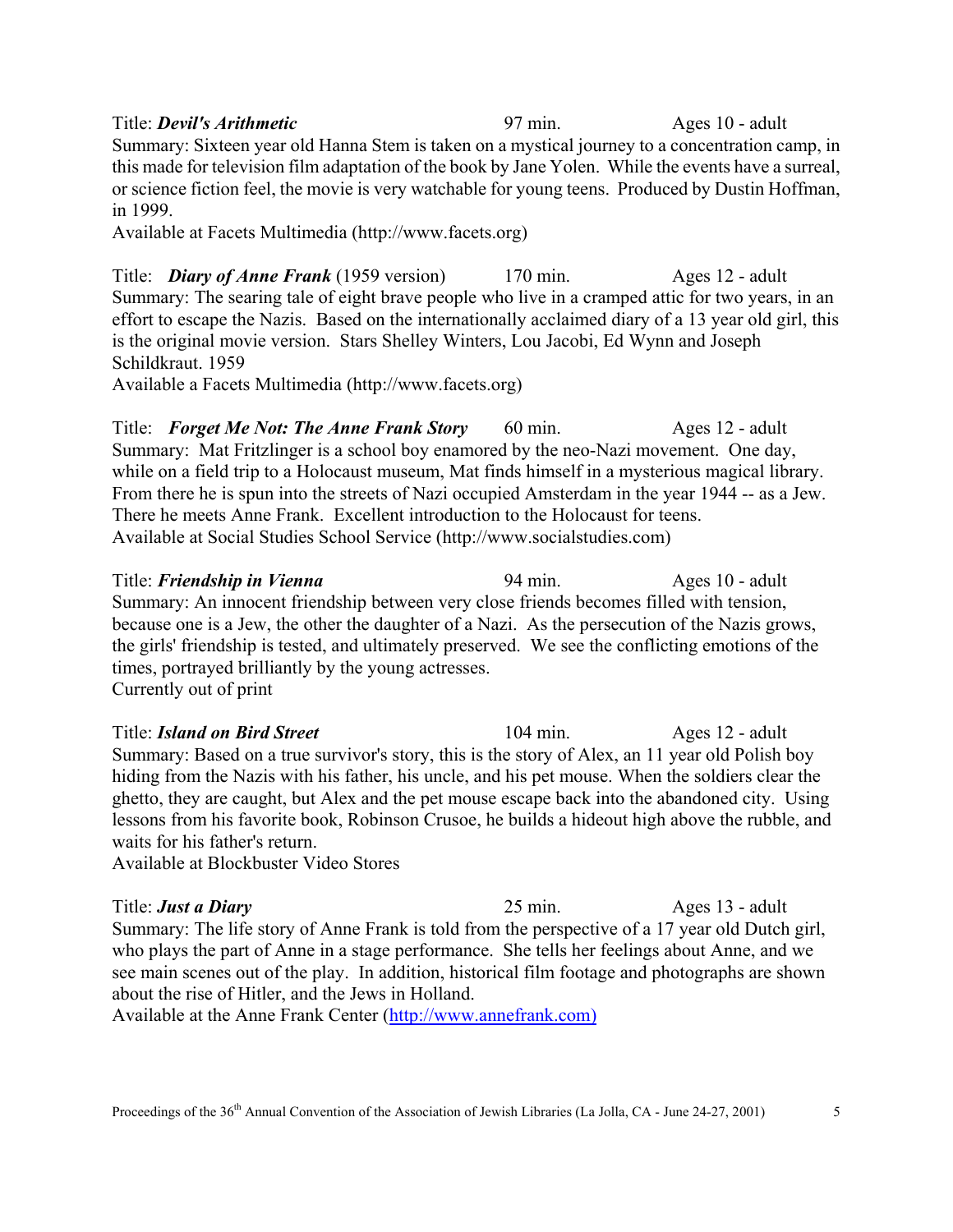Title: *Life of Anne Frank* 25 min. Ages 10 - adult Summary: This is the story of the life of Anne Frank told through quotations from her diary, pictures of her hiding place, photos from the Frank family album, and historical documentary footage. This documentary also provides the historical background about the Nazis, anti-Semitism, the persecution of the Jews in Holland, and the ultimate capture of the Frank family by the Nazis.

Available at Films for the Humanities (http://www.films.com)

Title: *Miracle at Moreaux* 58 min. Ages 10 - adult Summary: The moving story of a group of Jewish children escaping the Nazis who are hidden by a group of nuns in a convent. The other children in the convent are curious and a bit put off, but ultimately find that they are moved by the predicament of the Jewish children. Very well done. Available at Social Studies School Service (http://www.socialstudies.com)

Title: *Nightmare: The Immigration of Joachim and Rachel* 24 min. Ages 10 - adult Summary: A Films for the Humanities presentation, this is the story of two children in the Warsaw Ghetto who escape the Nazis (by hiding while their parents are captured), and who then make their way to their uncle in the United States by begging, stealing, and hiding in order to survive. Not gruesome or graphic, but contains disturbing themes. Available at Films for the Humanities (http://www.films.com)

Title: *Prejudice: Answering Children's Questions* 75 Min. Ages 6 - adult Summary: Peter Jennings hosts an audience of culturally diverse young children and leads an investigation of prejudice. Featuring a team of experts who conduct several enlightening experiments designed to help children better understand the roots of prejudice, this presentation analyzes what influence race, sex, religion, and disability have on children's views of the world. Available at the Anti-Defamation League (http://www.adl.org)

Title: **Silence** 10 min. Ages 12 - adult Summary: A little girl named Tana survived Theresienstadt concentration camp thanks to her resourceful grandmother. After liberation she lived a comfortable and cultured life with relatives in Sweden. No one spoke of her ordeal --"forget the past" she was told. A haunting animated film, capturing the surreal world of a child survivor whose pain has not been shared. Awardwinning.

Currently unavailable.

Title: *Weapons of the Spirit* 90 min. Ages 12 - adult Summary: In a fascinating study, this video tells the story of the village of Le Chambon, in France, whose residents gave refuge to 5000 Jews during the Holocaust. No one was turned away or betrayed, even when Nazi soldiers lived in the village. The filmmaker, Pierre Sauvage, was, himself, born and hidden in the village. His account is remarkable. Some English subtitles. Available at Social Studies School Service (http://www.socialstudies.com)